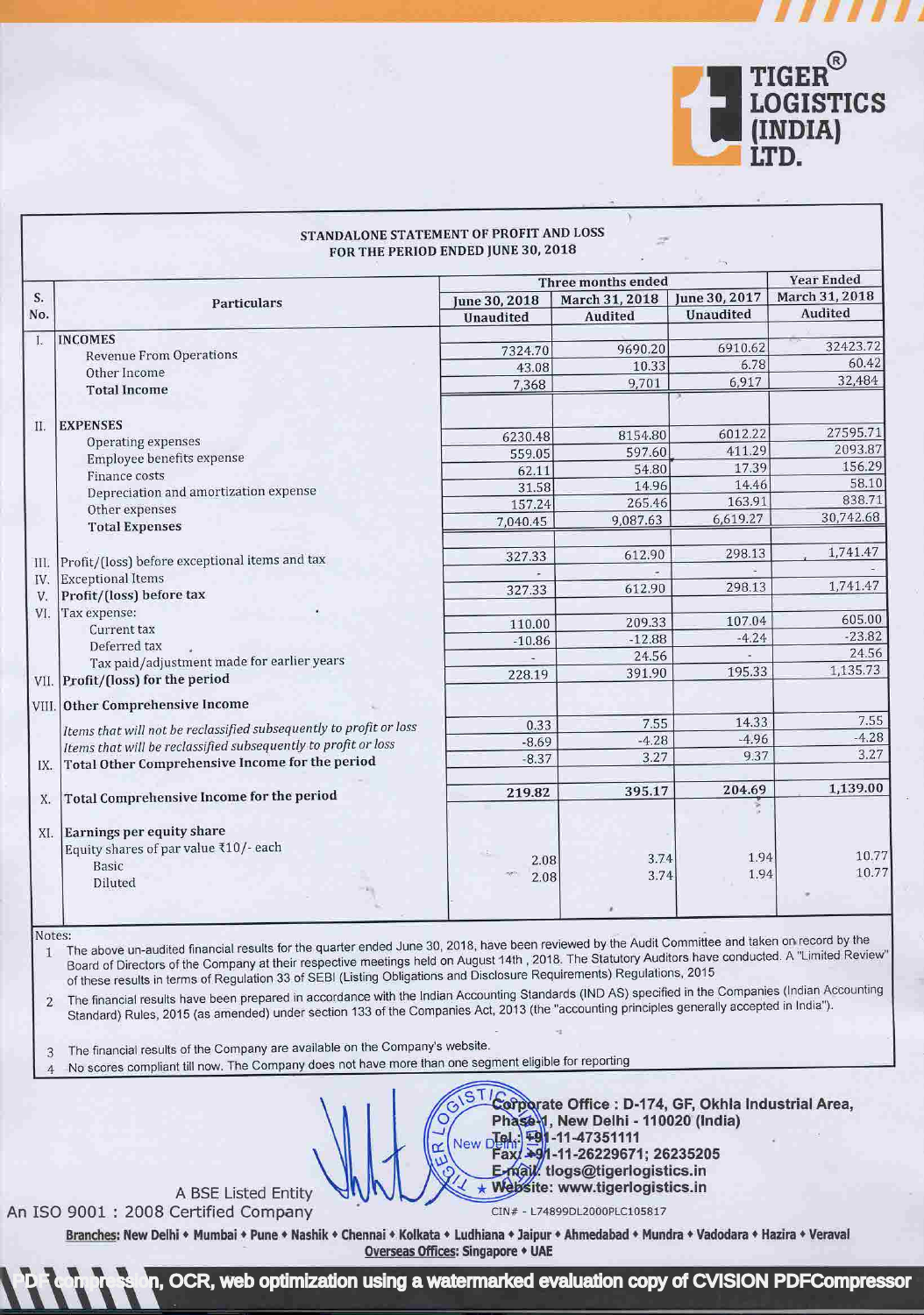

|       | (Rupees In Lakhs)                                                     |                                            |                                            |  |  |  |
|-------|-----------------------------------------------------------------------|--------------------------------------------|--------------------------------------------|--|--|--|
|       | <b>Nature of Adjustments</b>                                          | <b>Unaudited</b>                           |                                            |  |  |  |
| S.No. |                                                                       | Figures for the quarter<br>Ended June 2018 | Figures for the quarter<br>Ended June 2017 |  |  |  |
|       | Profit After Tax As per Indian GAAP                                   | 228.19                                     | 195.33                                     |  |  |  |
|       | Effect of Caculation Of Interest On Ioan At effective Interest method |                                            |                                            |  |  |  |
| 3     | Profit After Tax As per IND-AS                                        | 228.19                                     | 195.33                                     |  |  |  |
| 4     | Other Comprehensive Income                                            | (8.37)                                     | 9.37                                       |  |  |  |
|       | Total Comprehensive Income As per IND-AS                              | 219.82                                     | 204.70                                     |  |  |  |

STIC New Delhi 医  $\rightarrow$ 

o in

Corporate Office : D-174, GF, Okhla Industrial Area, Phase-1, New Delhi - 110020 (India) Tel.: +91-11-47351111 Fax: +91-11-26229671; 26235205 E-mail: tlogs@tigerlogistics.in A BSE Listed Entity<br>
Certified Company<br>
Certified Company<br>
Certified Company

An ISO 9001 : 2008 Certified Company

pumization using a watermarked evaluation copy of CVISION PDFCompressor

Branches: New Delhi • Mumbai • Pune • Nashik • Chennai • Kolkata • Ludhiana • Jaipur • Ahmedabad • Mundra • Vadodara • Hazira • Veraval Overseas Offices: Singapore • UAE